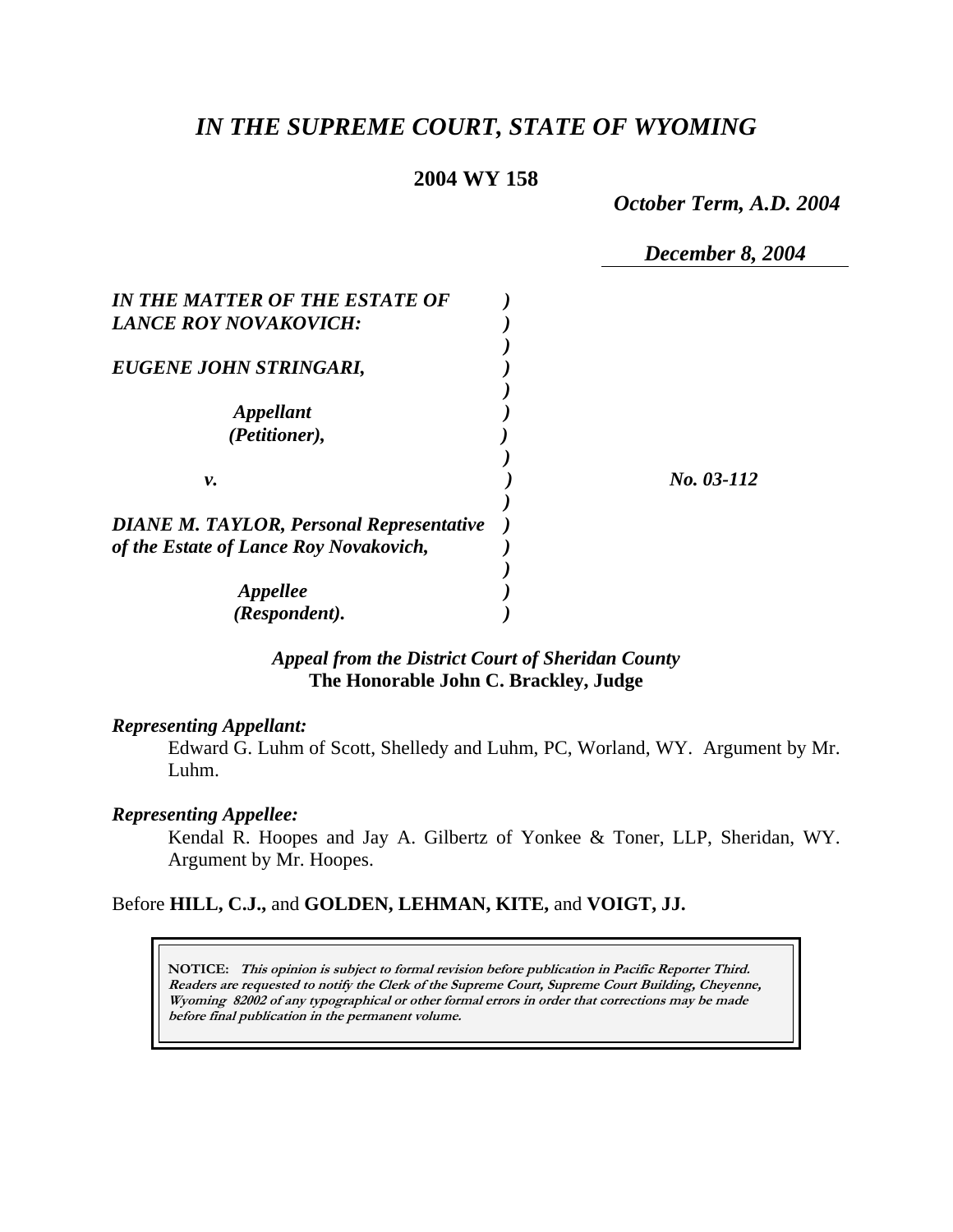#### **LEHMAN, Justice.**

[¶1] Eugene John Stringari (Stringari) appeals a district court order denying his petition to reopen the probate proceedings of the estate of Lance Roy Novakovich (the decedent). Stringari claims that he was a reasonably ascertainable creditor, but that he was not given actual notice of the probate proceedings and, therefore, he is entitled to make his claims against the estate. Concluding that the district court applied an improper standard, we reverse and remand the district court's order denying the petition.

### *ISSUES*

[¶2] Stringari sets out three issues for review:

1. Whether the district court erred by failing to permit Appellant to conduct discovery pursuant to the Wyoming Rules of Civil Procedure prior to its determination that Appellant was not a "reasonably ascertainable creditor" of this estate and that Appellant was not entitled to equitable relief due to the "peculiar circumstances" of the case, pursuant to W.S. § 2-7- 703(c)?

2. Whether the district court erred in determining that Appellant was not a "reasonably ascertainable creditor" of said estate as intended by W.S.  $\S$  2-7-703(c)(ii), to whom actual notice of the pending estate should have been supplied pursuant to W.S. § 2-  $7-205(a)(ii)?$ 

3. Whether the district court erred in determining that Appellant as creditor of said estate was not entitled to equitable relief due to "peculiar circumstances" pursuant to W.S.  $\S$  2-7-703(c)(i)?

Diane M. Taylor (Taylor), personal representative of the decedent's estate, phrases the issues as:

> I. Was the Appellant a person authorized by the Wyoming Probate Code to reopen the Estate of Lance Roy Novakovich?

A. Whether the district court sitting in probate correctly determined that the Appellant was not a "reasonably ascertainable" creditor entitled to actual notice of the probate proceedings and that the Appellant was barred from bringing a claim against the Estate by the nonclaim statute.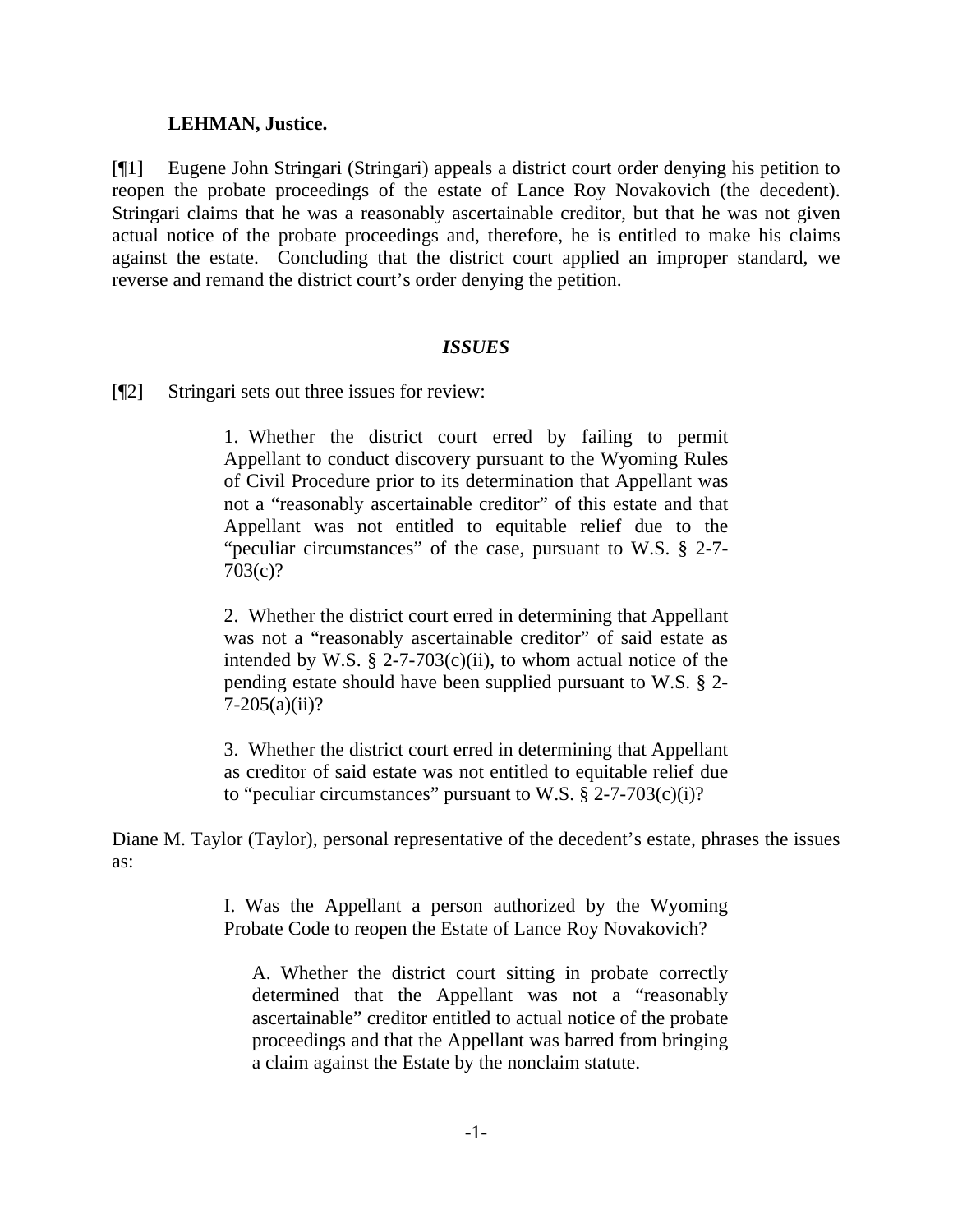B. Whether the Appellant was entitled to equitable relief due to "peculiar circumstances" pursuant to Wyo. Stat. Ann.  $$ 2-7-703(c)(i).$ 

II. Was the Appellant entitled to discovery pursuant to the Wyoming Rules of Civil Procedure prior to the adversary proceeding?

## *FACTS*

[¶3] Stringari was involved in an automobile accident with the decedent sometime around July 29, 1999. The decedent died of causes unrelated to the accident on May 14, 2000. His will was admitted to probate; and his daughter, Taylor, was appointed personal representative. In her final report and petition to distribute the estate, Taylor affirmed that she had given proper notice of probate to creditors as required by statute, including general notice through publication in a local newspaper of general circulation. *See* Wyo. Stat. Ann. § 2-7-201 (LexisNexis 2003). On April 24, 2001, the district court issued an order approving Taylor's final report and decreeing final distribution of the estate. Taylor was discharged as personal representative by court order on May 11, 2001.

[¶4] Stringari filed a Petition to Reopen Estate on July 9, 2002. Stringari claimed that although he was a reasonably ascertainable creditor of the estate and entitled to actual notice of probate by the personal representative, Taylor did not mail him notice of probate as required by Wyo. Stat. Ann. § 2-7-205(a)(ii). He asked the court to grant him relief pursuant to Wyo. Stat. Ann. § 2-7-703(c)(i) and (c)(ii) and reopen probate, allowing him to file a claim against the estate and commence discovery.

[¶5] Taylor responded with an objection that Stringari was not a reasonably ascertainable creditor. She requested a hearing to determine the validity of his claim. In his response to the objection, Stringari claimed that a hearing was premature and that in order for the process to have any meaning he was entitled to pursue discovery as specified in the Wyoming Rules of Civil Procedure. Stringari argued that discovery was necessary to establish what efforts the personal representative had made to ascertain the identity of the estate's creditors. In an affidavit attached to her pretrial brief, Taylor replied that she recalled a conversation she had with her father in which he described an automobile accident he had been in as a "fenderbender," and that there were no injuries. Taylor also recalled seeing a broken headlight on her father's car at that time but she considered the incident, which took place about a year before her father's death, to be minor and had completely forgotten it until Stringari's claim was filed.

[¶6] A hearing on Stringari's petition was held before the district court. The court denied the petition on the basis that: (1) Stringari had to make a serious showing of an entitlement to actual personal notice of the probate proceedings before the court would allow him to engage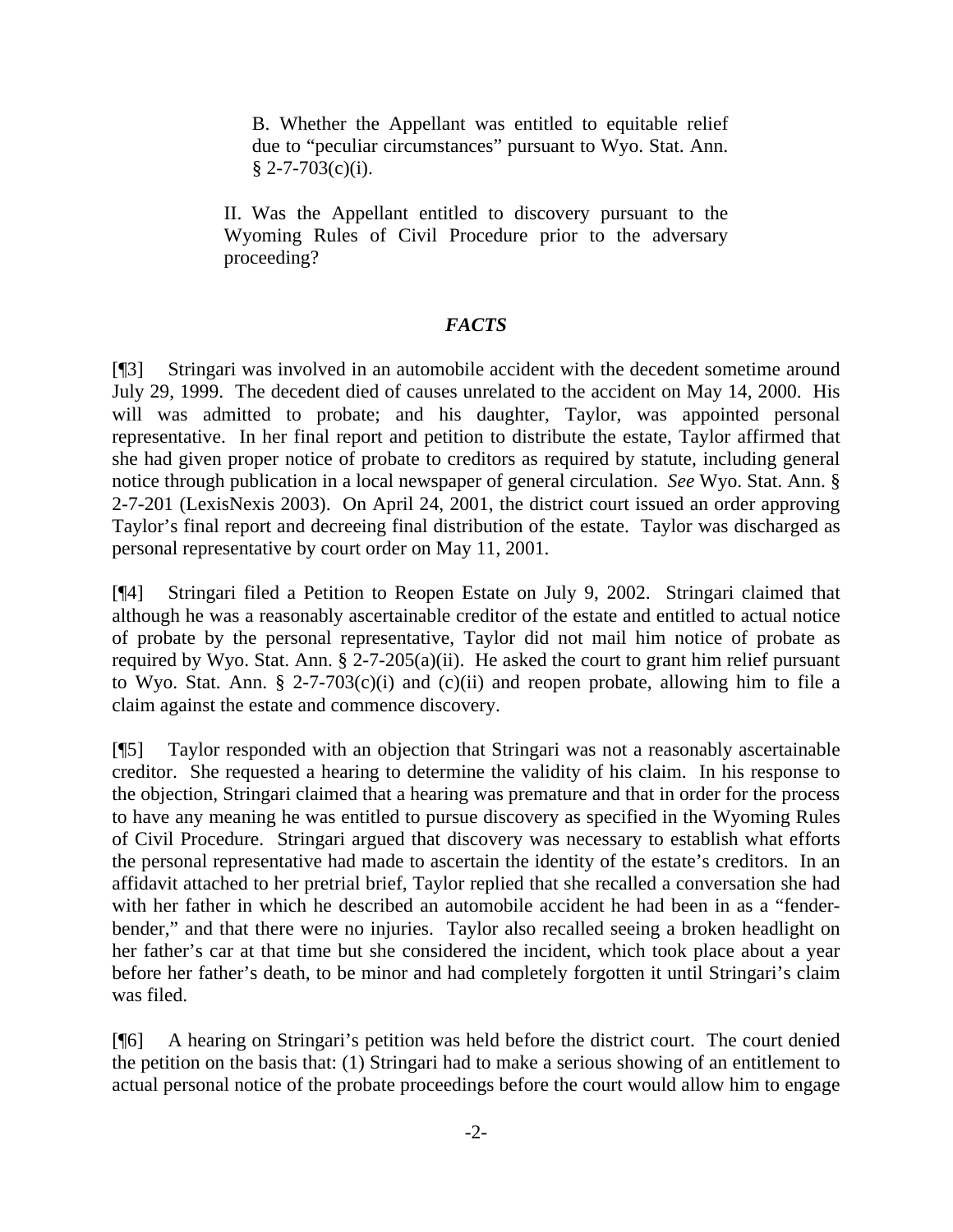in discovery prior to a hearing under Wyo. Stat. Ann. § 2-7-703(c); (2) the fact that the personal representative had knowledge that the decedent had been involved in a "fenderbender" approximately one year before his death, was not sufficient for the court to conclude that the personal representative should have discovered that Stringari may have wanted to bring a claim against the estate; (3) Stringari was not a claimant whose identity was reasonably ascertainable by the personal representative and he was not entitled to actual notice of the probate proceedings; and (4) Stringari was the type of claimant for whom notice by publication of the probate proceedings in a newspaper of general circulation in the county where the probate proceedings were located was appropriate.

[¶7] On appeal, Stringari challenges the court's denial of his petition to reopen the estate and his request for pre-hearing discovery.

#### *DISCUSSION*

[¶8] The Wyoming Probate Code provides a unified procedure that is to be liberally construed and applied to: promote the simplification and clarification of the law concerning the affairs of decedents and other protected persons; discover and effectuate the intent of a decedent in the distribution of his property; promote a speedy and efficient system for liquidating a decedent's estate and distributing it to his/her successors; and facilitate the use of certain trusts. Wyo. Stat. Ann. § 2-1-102(a)(i) through (iv) (LexisNexis 2003). The district courts of the state have exclusive original jurisdiction over all matters relating to the probate and contest of wills and testaments, the granting of letters testamentary, and of administration, settlement, and distribution of a decedent's estate. Wyo. Stat. Ann. § 2-2-101 (LexisNexis 2003). The district courts have the authority to appoint a fiduciary, including a personal representative, as an executor to administer the estate. Wyo. Stat. Ann. § 2-1-  $301(a)(xv)$  and  $(xvi)$ ; Wyo. Stat. Ann. §§ 2-3-101 et seq. (LexisNexis 2003).

[¶9] The probate code establishes the various procedures that must be completed in the administration of an estate. One such procedure relates to notifying creditors of the probate proceedings. Upon admission of a will to probate and the issuance of letters, if appointed, a personal representative is required to publish a notice of the admission of the will or estate to probate and of their appointment as personal representative once a week for three consecutive weeks in a daily or weekly newspaper of general circulation in the county in which the probate is pending. Wyo. Stat. Ann. § 2-7-201 (LexisNexis 2003). The notice is required to be substantially in the form set out in the statute and must include language informing creditors that any claims against the decedent must be filed with the necessary vouchers within three months from the date of the first publication of the notice or be forever barred. *Id*. A copy of the notice published in the newspaper must be mailed to each creditor of the decedent whose identity is "reasonably ascertainable by the personal representative within the time limited in the notice to creditors," not later than thirty days prior to the date three months after the first publication of the notice in the newspaper. Wyo. Stat. Ann. § 2-7- 205(a)(ii) (LexisNexis 2003).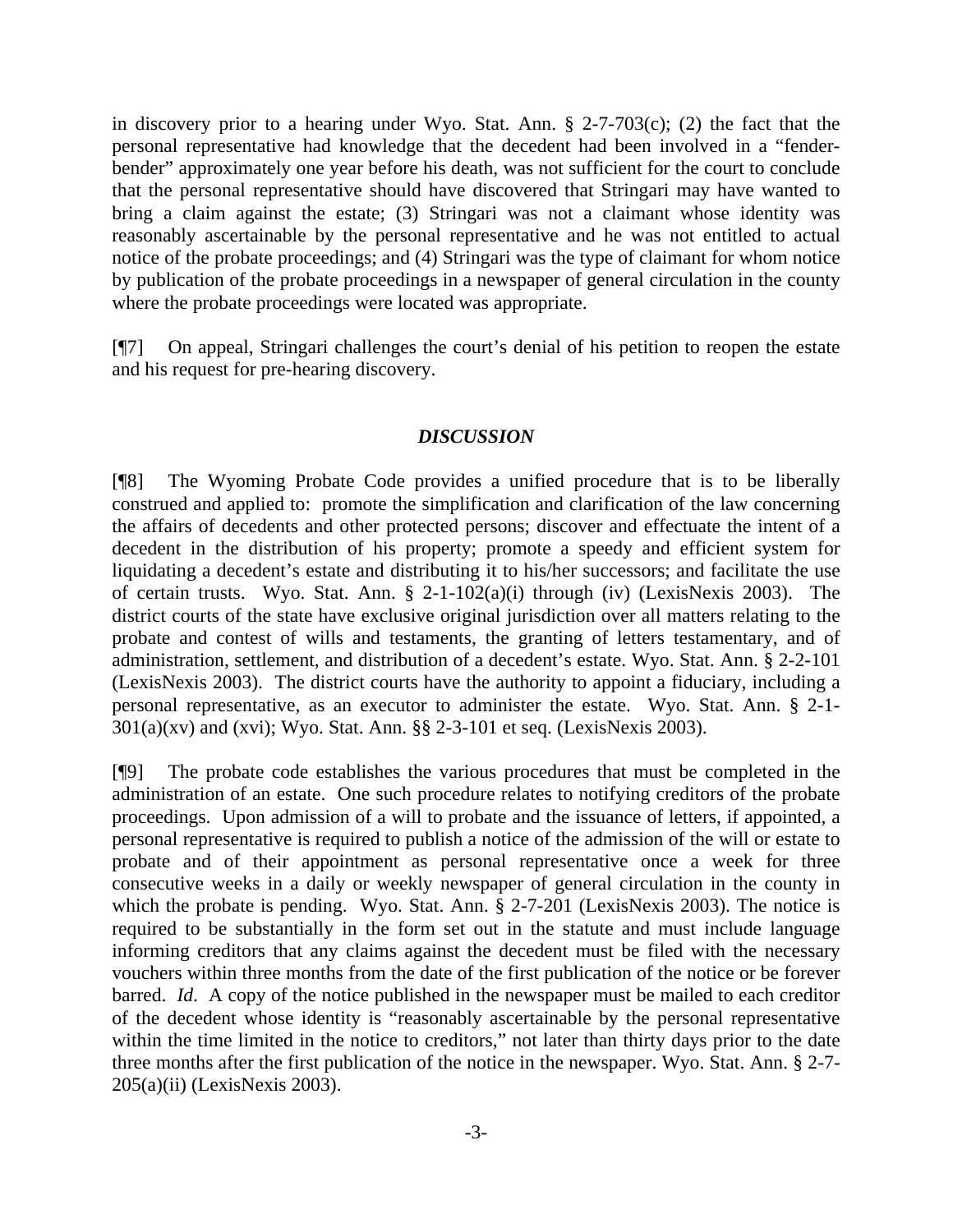[¶10] The Wyoming Probate Code then requires a creditor to file any claims it may have against an estate with the clerk of court within the time limited in the notice to creditors. Any claim not so filed is forever barred. Wyo. Stat. Ann. § 2-7-703(a) (LexisNexis 2003). The personal representative is required to state in writing whether the creditor's claim is allowed or rejected. Wyo. Stat. Ann. § 2-7-712(a) (LexisNexis 2003). If a claim is rejected, in whole or in part, the personal representative must notify the creditor by certified mail. Wyo. Stat. Ann. § 2-7-712(d). A creditor whose claim has been rejected then has the option of bringing suit against the personal representative but must do so within thirty days of the date when the notice of rejection was mailed or the claim is forever barred. Wyo. Stat. Ann. § 2-7-718 (LexisNexis 2003).

[¶11] After a personal representative has fully administered an estate by collecting all monies due, paying all debts and distributing all assets to the entitled parties, he may petition the probate court for a final discharge. Wyo. Stat. Ann. § 2-7-814 (LexisNexis 2003). If the court is satisfied that the personal representative has fully performed all acts lawfully required of him, then it may issue a decree discharging him from all further liability. *Id*. Once all known assets belonging to the estate have been fully administered and distributed, the court may enter an order closing the estate. Wyo. Stat. Ann. § 2-7-815 (LexisNexis 2003).

[¶12] When an estate has been closed, the probate code allows for reopening in only two circumstances. The first allows for the reopening of an estate upon a showing of due cause for the purpose of administering after-discovered property or for the correction of the description of any property that was administered during the original probate.<sup>1</sup> Wyo. Stat. Ann. §§ 2-8-101, -102 and -103 (LexisNexis 2003). The second circumstance, which is relevant to this case, applies to creditors' claims that were not timely filed with the clerk of court as required by Wyo. Stat. Ann. § 2-7-703(a) and are otherwise forever barred, as noted above. Subsection (c) of that statute provides:

(c) This section shall not bar:

 $\overline{\phantom{a}}$ 

(i) Claimants entitled to equitable relief due to peculiar circumstances, if so found by the court in adversary proceedings; or

(ii) A claimant to whom no notice was mailed pursuant to W.S. 2-7-205(a)(ii), if the court in adversary proceedings finds that the identity of the claimant was reasonably

<sup>&</sup>lt;sup>1</sup> In her brief, Taylor argues that appellant's Petition to Reopen the estate should be denied because he failed to demonstrate that he was a "person interested" in the estate. Wyo. Stat. Ann. § 2-8-102. However, these statutes clearly and unambiguously apply only to claims related to after-discovered property or for corrections of property descriptions. Neither scenario is present here, so these statutes are not applicable.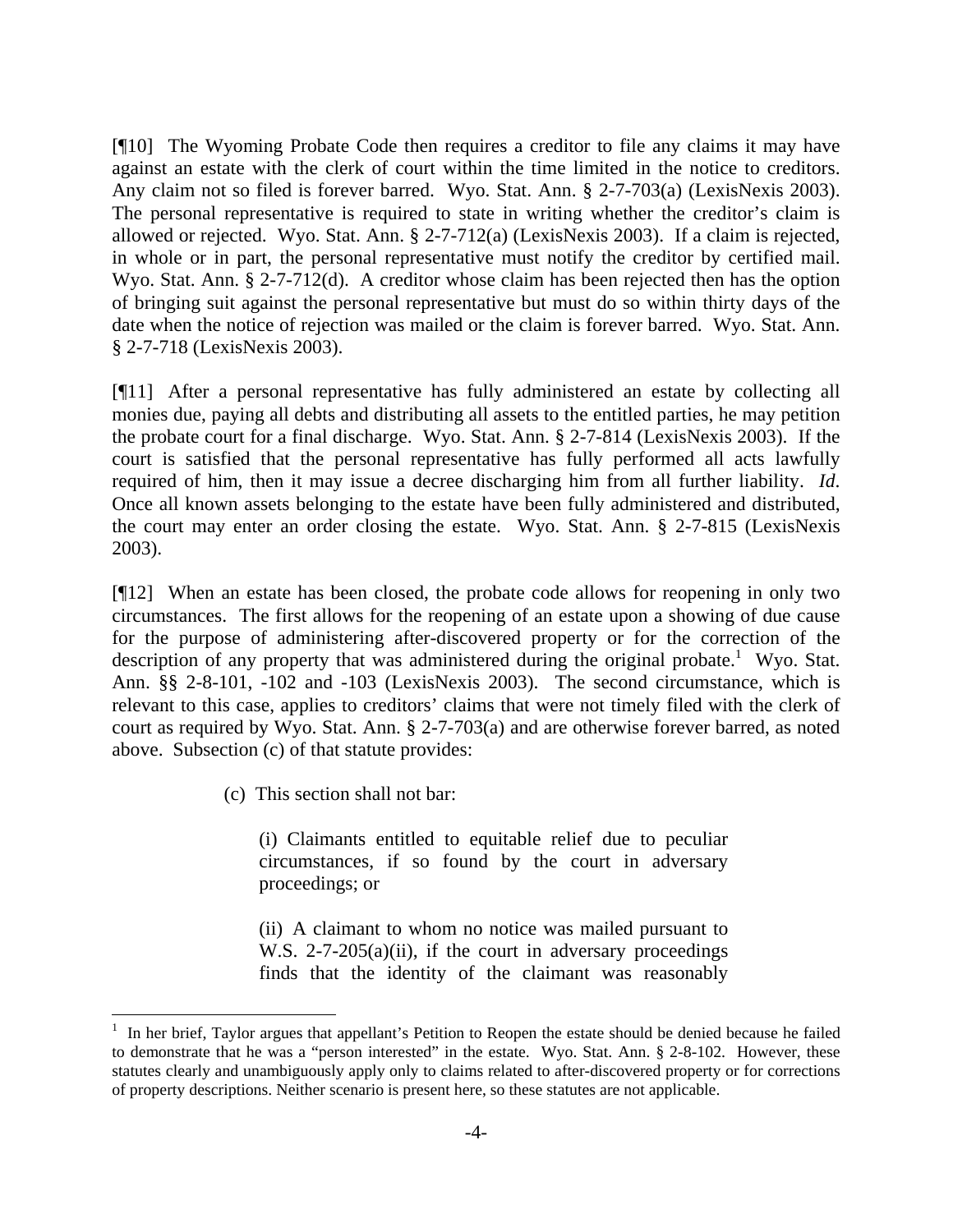ascertainable by the personal representative within the time limited in the notice to creditors published pursuant to W.S.  $2 - 7 - 201$ .

Our concern in this case is with subsection  $(c)(ii)$ , and we are called to interpret this statute.<sup>2</sup>

[¶13] Statutory interpretation is a question of law.

 $\overline{\phantom{a}}$ 

We endeavor to interpret statutes in accordance with the Legislature's intent. We begin by making an "'inquiry respecting the ordinary and obvious meaning of the words employed according to their arrangement and connection.'" *Parker Land and Cattle Company v. Wyoming Game and Fish Commission*, 845 P.2d 1040, 1042 (Wyo. 1993) (quoting *Rasmussen v. Baker*, 7 Wyo. 117, 133, 50 P. 819, 823 (1897)). We construe the statute as a whole, giving effect to every word, clause, and sentence, and we construe together all parts of the statute in pari materia.

*Wyodak Resources Dev. Corp. v. State Bd. of Equalization*, 2001 WY 92, ¶7, 32 P.3d 1056, ¶7 (Wyo. 2001) (quoting *Exxon Corp. v. Board of County Comm'rs*, 987 P.2d 158, 161-62 (Wyo. 1999)).

[¶14] In reviewing this statute, we begin by considering the phrase "adversary proceeding." On appeal, Stringari argues, as he did in the district court, that the phrase "adversary proceeding" contemplates an evidentiary-type hearing encompassing the application of the discovery rules set forth in the rules of civil procedure. Taylor counters by declaring, "once an estate has been closed there is no open proceeding in which the discovery provisions of the Wyoming Rule[s] of Civil Procedure apply."

[¶15] The phrase "adversary proceeding" is not defined in the probate code. In fact, the phrase itself does not appear anywhere else in the Wyoming statutes. The phrase, however, does have specific legal connotations:

> **Adversary proceeding.** One having opposing parties; contested, as distinguished from an ex parte hearing or proceeding. One of which the party seeking relief has given

<sup>2</sup> The statute is structured so that a claimant can obtain a reopening of the estate if he can show either "peculiar circumstances" under subsection (c)(i) *or* if he can show that he was a reasonably ascertainable creditor who was not provided with the statutorily required notice under subsection (c)(ii). Appellant argued before the district court and in his appellate brief that he had demonstrated "peculiar circumstances" justifying relief under subsection (c)(i). However, the facts pled by appellant relate only to whether he was a reasonably ascertainable creditor. Accordingly, appellant's claim stands or falls on his ability to make the requisite showing under subsection  $(c)(ii)$ , and we need not consider his claim under subsection  $(c)(i)$ .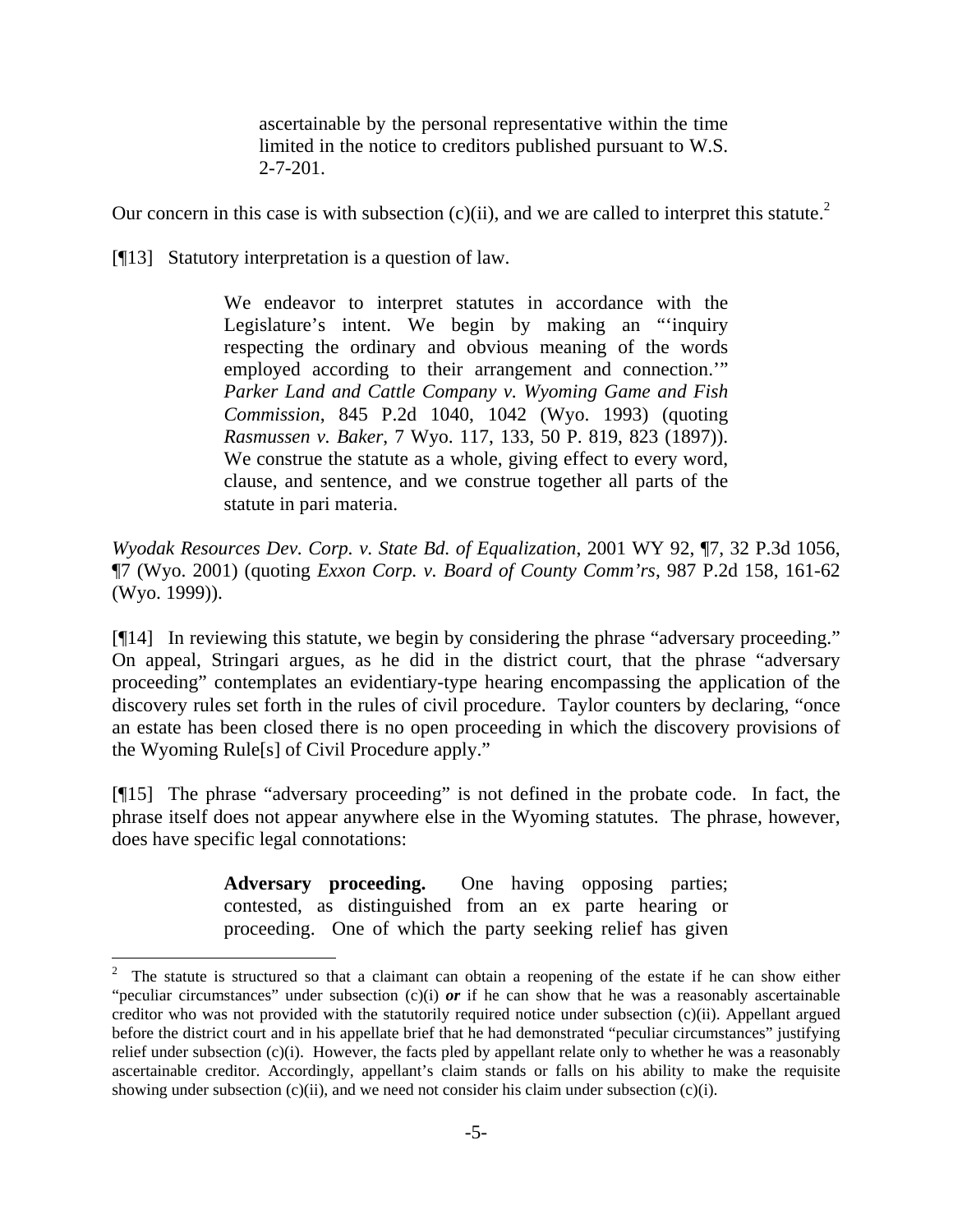legal notice to the other party, and afforded the latter an opportunity to contest it.

*Black's Law Dictionary*, p.52 ( $6<sup>th</sup>$  ed. 1990). We have used the phrase in our case law jurisprudence in different contexts to refer to hearing or trial like proceedings. *See generally, Mogard v. City of Laramie*, 2001 WY 88, ¶21, 32 P.3d 313, ¶21 (Wyo. 2001) (Sixth Amendment right to counsel attaches at the time adversary judicial proceedings are initiated against a defendant); *Billings v. State Bd. of Outfitters & Guides*, 2001 WY 81, ¶11, 30 P.3d 557, ¶11 (Wyo. 2001) (disciplinary proceeding before a licensing board is an adversary proceeding); *Joe Johnson Co. v. State Bd. of Control*, 857 P.2d 312, 318 (Wyo. 1993) (traditionally state has relied upon adversary proceedings between water users to address claims of abandonment); *Diamond Hill Inv. Co. v. Shelden*, 767 P.2d 1005, 1016 (Wyo. 1989) (reference to adversary proceedings within bankruptcy context).

[¶16] The phrase "adversary proceeding" is used to connote a characteristic of legal proceedings of varying degrees of formality. It means that a proceeding is contested by opposing parties who have been provided with the appropriate legal notice and given an opportunity to present their case. All trials, for example, are adversary proceedings; but not all adversary proceedings are trials. The same could be said for hearings before a court or an administrative agency. The legislature's use of the phrase "adversary proceedings" is not, therefore, a reference to any one specific type of proceeding, but to a characteristic of a proceeding.

[ $[17]$ ] We think the legislature's intent behind the use of the phrase in § 2-7-703(c) is connected to the unique nature of an estate after probate has been closed. Upon discharge, a personal representative is relieved of all duties, rights, responsibilities, and liabilities and can no longer act as representative of the estate. 31 Am.Jur.2d *Executors and Administrators* § 309 (2002). Arguably, the personal representative would have no further interest in the status of the estate. Indeed, the estate itself ceases to exist as a legal entity once it has been fully probated and the personal representative has been discharged. *Hawkeye Security Ins. Co. v. Porter*, 95 F.R.D. 417, 419 (N.D. Ind. 1982). By using the phrase "adversary proceeding," the legislature has indicated an intent to have any petition to reopen an estate under § 2-7-703(c) subject to a contested, as opposed to ex parte, proceeding.<sup>3</sup> The logical, if not only, person to assume that role is the former personal representative or administrator of the closed estate. Thus, the phrase "adversary proceeding" indicates the nature of the proceeding but is not a mandate for any particular type of proceeding.

[¶18] The question then becomes, what type of proceeding is contemplated for a petition to reopen an estate under Wyo. Stat. Ann. § 2-7-703(c). Taylor contends that a petition to reopen an estate should be treated as equivalent to a motion for relief from judgment under

 $\overline{\phantom{a}}$ 

 $3$  Contrast this with a situation where a reopening of the estate affects a specific, identifiable property of an estate where a person or entity whose interest would be affected is readily ascertainable. Wyo. Stat. Ann. §§ 2- 8-101 to -103. The legislature did not use the phrase "adverse proceeding" in those statutes.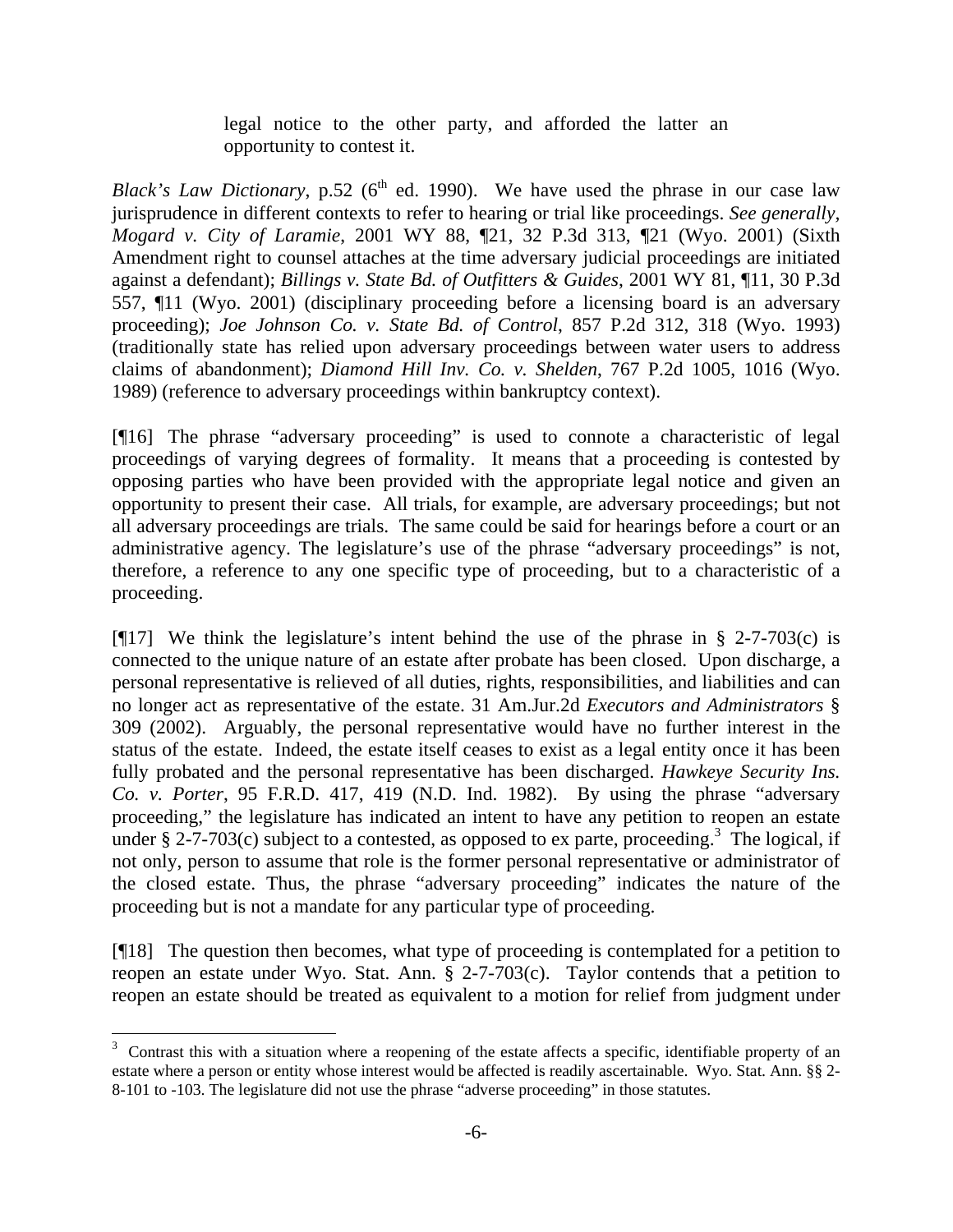W.R.C.P. 60(b), which requires a prima facie demonstration of success on the merits before the discovery provisions of the rules of civil procedure are applied. We are persuaded by this argument. Thus, in order to be entitled to discovery, the petitioning party must first make a prima facie showing that he is entitled to reopen the estate.

[¶19] In reaching this conclusion, we consider the nature of a final decree of distribution and an order closing an estate. Wyo. Stat. Ann. §§ 2-7-813 through -815 (LexisNexis 2003) provide for the final distribution, the discharge of the personal representative, and the closing of the estate. The orders generated by this process represent the final orders of the probate proceedings. Although the probate statutes specifically provide for probate estates to be reopened under certain circumstances, the decree of distribution and the order closing the estate are final judgments. Indeed, the probate code provides that a decree of distribution is a final judgment adjudicating title to the assets of the estate and the rights of beneficiaries and claimants. Wyo. Stat. Ann. § 2-2-101 (LexisNexis 2003). We have held, "the decree of distribution is final and res judicata if it is not appealed, regardless of any errors in the decree." *Taylor v. Estate of Taylor*, 719 P.2d 234, 238 (Wyo. 1986). The final orders from a probate proceeding are therefore entitled to the same weight as a final judgment in any other civil proceeding.

[¶20] We also consider the nature of a motion to reopen a probate estate. The "law of reopening estates is derived from the law of vacating judgments." *See Pitzer v. Union Bank of California*, 9 P.3d 805, 812 (Wash. 2000). Thus, a party seeking to reopen an estate is seeking relief from a final judgment. As such, it makes sense to treat the request to open a probate estate the same as other requests for relief from a judgment.

[¶21] Outside the probate code, W.R.C.P. 60(b) provides the means for a party to seek relief from a final judgment. Although this court has never considered the extent of discovery for motions seeking relief from final judgment, several federal courts have. It appears that these courts restrict the discovery the party seeking relief is allowed post judgment. These courts require a prima facie demonstration of success on the merits before ordering discovery. *See H.K. Porter Co., Inc. v. Goodyear Tire & Rubber Co., 536 F.2d 1115, 1118-19 (6<sup>th</sup> Cir.)* 1976); *United States ex rel. Free v. Peters*, 826 F.Supp. 1153, 1154-55 (N.D. Ill. 1993); *Valerio v. Boise Cascade Corp*., 80 F.R.D. 626 (N.D. Cal. 1978), *aff'd*, 645 F.2d 699 (9th Cir. 1981).

[¶22] In looking at the rationale from these courts, we find their analysis equally applicable to motions to reopen probate proceedings. A party seeking to reopen an estate similarly seeks relief from a final judgment but requests discovery to assist him in obtaining reconsideration of that final judgment. *H.K. Porter* involved an attempt to overturn a judgment on the basis of fraud. The party seeking relief argued that the opposing party possessed documents that would support the request for relief and sought discovery on that basis. Even though a party seeking relief on the basis of fraud carries a heavy burden of proof, the court of appeals affirmed the decision denying the discovery request. In rendering its decision the court stated: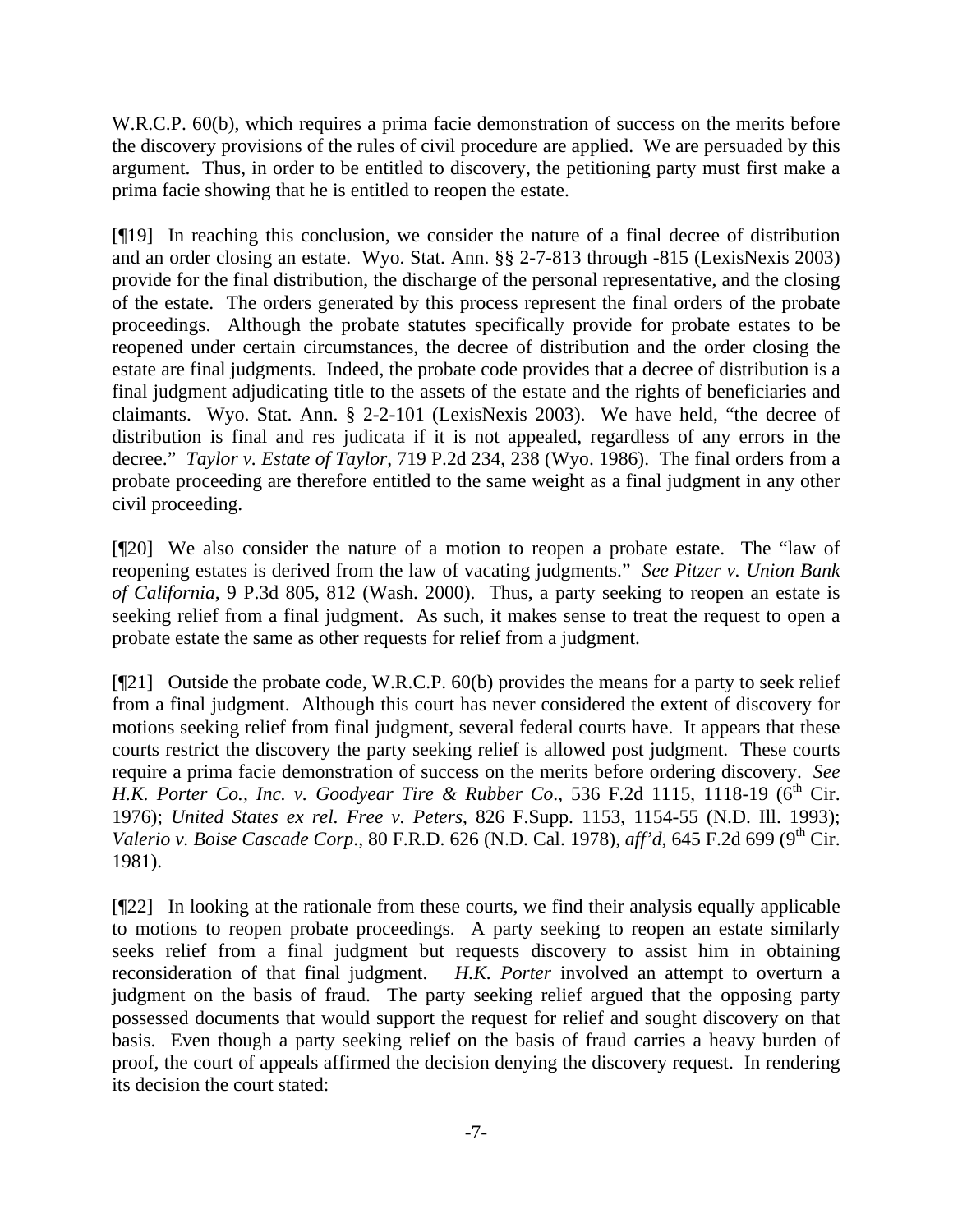[W]e must recognize that a request for discovery for the purpose of attacking a final judgment involves considerations not present in pursuing discovery in a pending action prior to a judgment. Primary among these considerations is the public interest of the judiciary in protecting the finality of judgments.

*H.K. Porter*, at 1118. The court then held that in instances where post-judgment discovery is sought, it is within the trial court's discretion to require the moving party to make a showing in support of its allegations before requiring the prevailing party to submit to discovery. *Id.* at 1119. Because the party seeking relief failed to make a prima facie showing, the court ruled that there was no right to additional discovery. *Id.* at 1118-19.

[¶23] In *Valerio*, the United States District Court for the Northern District of California adopted the *H.K. Porter* reasoning. *Valerio* involved an attempt to set aside a class action settlement on the basis of fraud. Like the party seeking relief in *H.K. Porter*, the parties seeking relief in *Valerio* claimed that they could corroborate their accusations if they were permitted discovery. In resolving the matter, the court adopted the rationale from *H.K. Porter* that the public interest in the finality of judgments places post-judgment discovery in a different category than pretrial discovery. The court then found that the plaintiffs had not made a prima facie demonstration of success on the merits and denied the request for discovery. *Valerio*, at 646-47. Interestingly, the court found the finality consideration "even more pressing in a class action context" where a large number of litigants would be affected by changes to the original decision. *Id*. at 647.

[¶24] The case now before us presents similar concerns for finality. Indeed, in probate matters there are multiple beneficiaries and creditors that may be affected by a change to the original probate decision. Although *H.K. Porter* and *Valerio* differ from the instant case because they concerned Rule 60 claims based on fraud, this distinction does not render the analysis inapplicable, because neither holding turned on the fraud issue.<sup>4</sup> See Goldy v. Beal, 91 F.R.D. 451, 455 (M.D. Pa. 1981). Rather, *H.K. Porter* and *Valerio* stand for the proposition that post-judgment discovery is based on policies different than those considered in the period before trial. *Id*. Specifically, the policy of promoting the "finality" of judgments must be considered.

[¶25] The probate code specifies:

 $\overline{\phantom{a}}$ 

 Except as otherwise provided in the Probate Code, the provisions of the Wyoming Rules of Civil Procedure are applicable to and constitute the rules of practice for all

<sup>&</sup>lt;sup>4</sup> In *Valerio* the plaintiffs sought relief through a separate action rather than a Rule 60 motion. However, the two remedies are co-extensive. *See Goldy v. Beal*, 91 F.R.D. at 455 n.8 (citing Wright & Miller, *Federal Practice and Procedure: Civil* § 2868 (1973).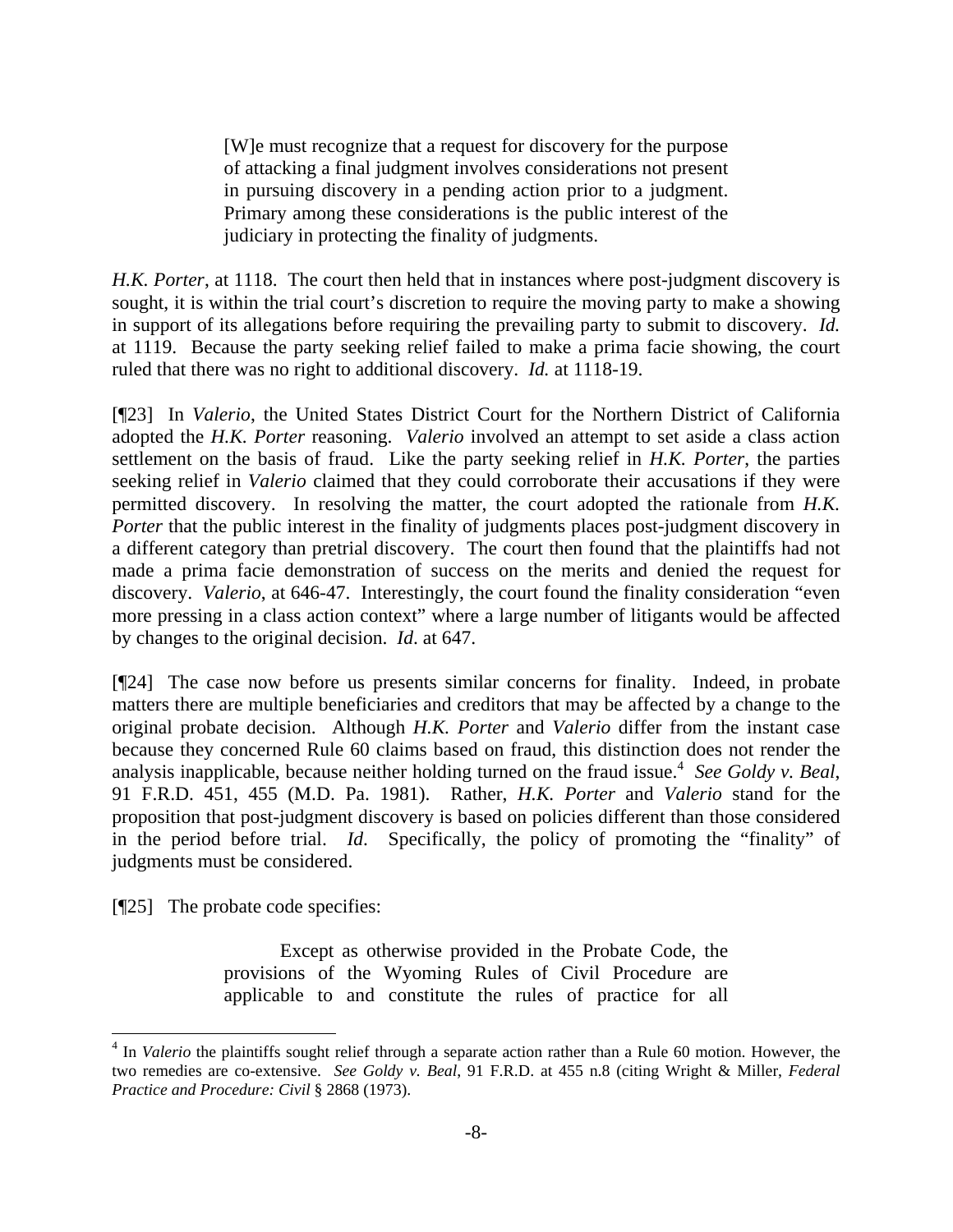proceedings, new trials or appeals. In all proceedings the party affirming is contestant and the one denying or avoiding is contestee.

Wyo. Stat. Ann. § 2-2-308 (LexisNexis 2003). The statute clearly and unambiguously requires the application of the rules of civil procedure unless the probate code provides otherwise. However, while the rules of civil procedure are applicable to probate proceedings, the rules governing discovery apply to the period of time between the pleadings and trial. *See* W.R.C.P. 26-37. Post-judgment discovery involves considerations not present in discovery prior to a judgment. *See H.K. Porter Co.*, at 1118. As can be seen by the text of the discovery rules, in the early stages of litigation the parties are permitted broad access to information held by the other side. This broad access exists even though compliance with discovery requests often creates considerable burdens on the responding party. The policy for this liberal attitude is the belief that both parties must be permitted to scrutinize all relevant evidence so that each will have a fair opportunity to present its case at trial, and the flexible provisions contained in the rules serve this end. *Goldy*, at 454. Following a judgment, this discovery policy is not equally forceful in the sense that, once judgment is obtained, the party has had such an opportunity. Although a creditor, such as Stringari, did not participate in the prior proceedings, he had an opportunity to do so through the general publication notice.

[¶26] Furthermore, there is a strong interest in not disturbing the sanctity of a closed probate estate. *Pitzer,* at 811 (citing *Little v. Smith*, 943 S.W.2d 414, 417 (Tex. 1997) ("the need for finality of probate proceedings is well recognized by this and other courts"); *In re Williamson's Estate*, 95 So.2d 244, 246 (Fla. 1957) (it is "public policy . . . that the estates of decedents shall be speedily and finally determined with dispatch")). In *Reed v. Campbell*, 476 U.S. 852, 855-56, 106 S.Ct. 2234, 90 L.Ed.2d 858 (1986), the United States Supreme Court noted the difference between the way an "open" probate and a "closed" probate should be treated: "After an estate has been finally distributed, the interest in finality may provide an additional, valid justification for barring the belated assertion of claims, even though they may be meritorious and even though mistakes of law or fact may have occurred during the probate." Because of these concerns, a court should be cautious before reaching back in time to evaluate errors made during the administration of a closed probate estate. *Pitzer,* at 811.

[¶27] Nevertheless, while the interest of finality is of paramount concern, it is not absolute. *Pitzer*, at 811. Undoubtedly, this is why there are procedures for reopening probate estates. In the limited circumstances where probate can be reopened, the interest of finality must yield to other concerns. *Id.* at 811. One such concern is due process. The Due Process Clause of the United States Constitution requires the personal representative of an estate to provide actual notice of probate proceedings to known or reasonably ascertainable creditors. *Tulsa Professional Collection Services, Inc. v. Pope*, 485 U.S. 478, 489-90, 108 S.Ct. 1340, 1347, 99 L.Ed.2d 565 (1988). The personal representative must make "reasonably diligent efforts" to uncover the identities of creditors. *Id.* (citing *Mennonite Bd. of Missions v. Adams*, 462 U.S. 791, 798 n.4, 103 S.Ct. 2706, 2711, 77 L.Ed.2d 180 (1983)). The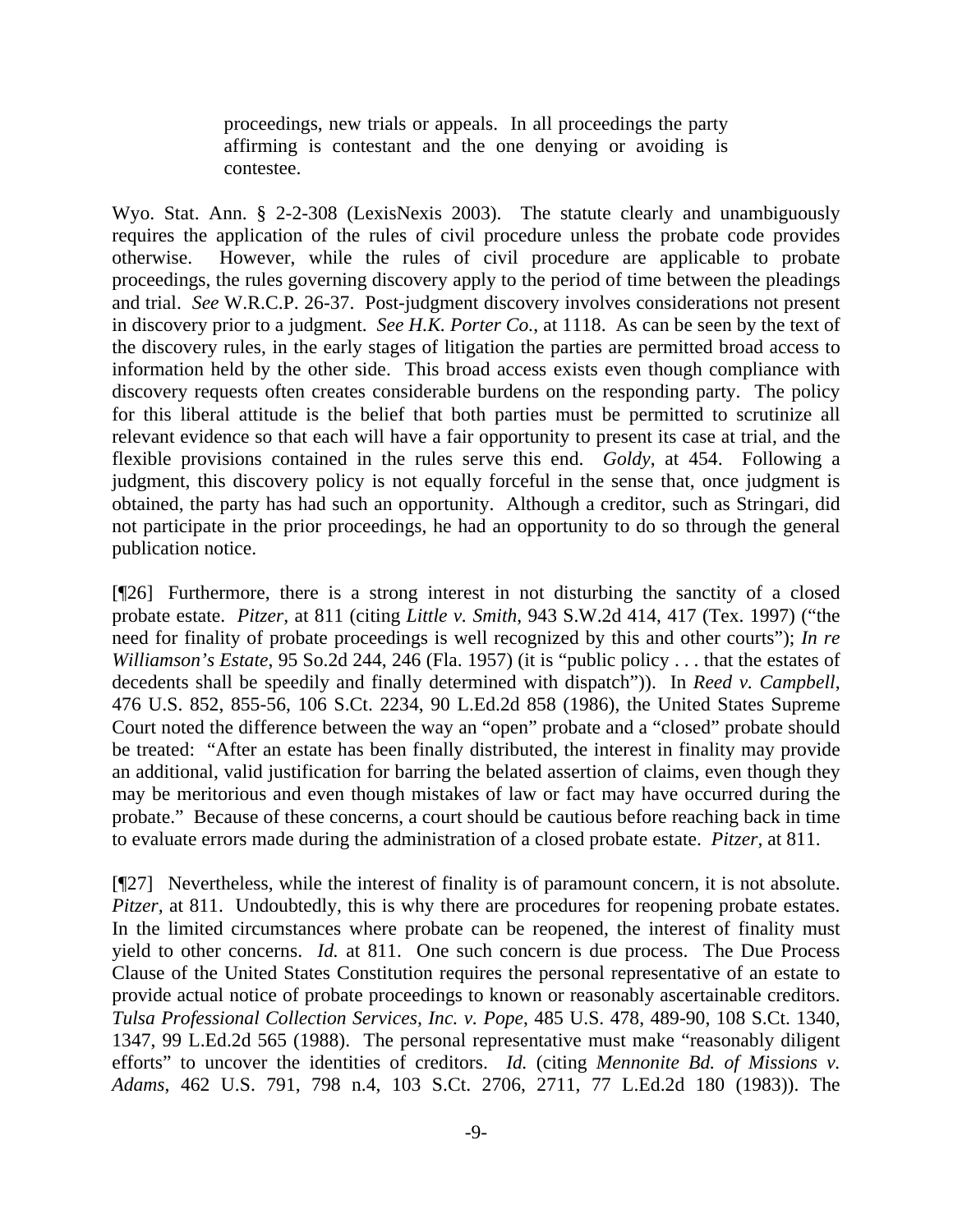"reasonably diligent efforts" required of a personal representative have been described as "due diligence to identify the decedent's potential creditors from all available sources at hand." *Tulsa Professional Collection Services, Inc. v. Pope*, 808 P.2d 640, 645-46 (Okla. 1990). The concept of "due diligence" is not foreign to this court. We have defined it as:

> Such a measure of prudence, activity, or assiduity, as is properly to be expected from, and ordinarily exercised by, a reasonable and prudent [person] under the particular circumstances; not measured by any absolute standard, but depending on the relative facts of the special case.

*Pittman v. State ex rel. Worker's Compensation Div.*, 917 P.2d 614, 618 (Wyo. 1996) (citing *Black's Law Dictionary* (6<sup>th</sup> ed. 1990) and *Olheiser v. State ex rel. Worker's Compensation Div.*, 866 P.2d 768, 773 (Wyo. 1994)); *see also Matter of Adoption of CAM*, 861 P.2d 1102, 1105 (Wyo. 1993). Accordingly, a creditor of an estate is entitled to personal notice of probate if the personal representative knows of the creditor's identity or if, through due diligence based on the information available to the personal representative, the creditor's identity is reasonably ascertainable.<sup>5</sup>

[¶28] We must then determine how these due process considerations coincide with the finality considerations in the form of a proceeding. As discussed above, the phrase "adversary proceeding" indicates the nature of the proceeding but is not a mandate for any particular type of proceeding. Given this conclusion, it appears a hearing to determine whether the petitioner can make a prima facie showing would qualify as an adversary proceeding. At the same time, such a hearing takes into consideration the due process concerns because it gives a creditor an opportunity to show that he was reasonably ascertainable.

[¶29] Indeed, the competing due process consideration leads us to disagree with the district court's conclusion that Stringari was required to make a "serious showing" before being entitled to discovery. In *Valerio* the court reasoned that, had the plaintiffs presented some evidence of their claim, the finality considerations might be sufficiently outweighed by the countervailing public interest in the integrity of the judicial process, to warrant further discovery. *Valerio*, at 647. Thus, the *Valerio* court embraced the idea of a prima facie showing, but not some higher standard. We similarly conclude that a prima facie showing,

 $\overline{\phantom{a}}$ 

 $<sup>5</sup>$  In her brief, Taylor suggests that a claim based on a personal injury is too speculative or contingent in nature</sup> to require personal notice. A personal injury claim is not a contingent claim any more than any number of other disputed creditor claims filed against an estate. *Foster v. Cianci*, 773 So.2d 1181, 1182 (Fla.App. 2000). Indeed, Wyo. Stat. Ann.  $\S$  2-1-301(a)(ix) defines "debts" to include the liabilities of the decedent which survive, whether arising in contract, *tort* or otherwise. The standard for notifying creditors—known or reasonably ascertainable—is sufficiently narrow to limit the scope of potential claimants against an estate to which legal notice must be given to a reasonable degree. Taylor's argument is not persuasive in view of the statutes governing probate.